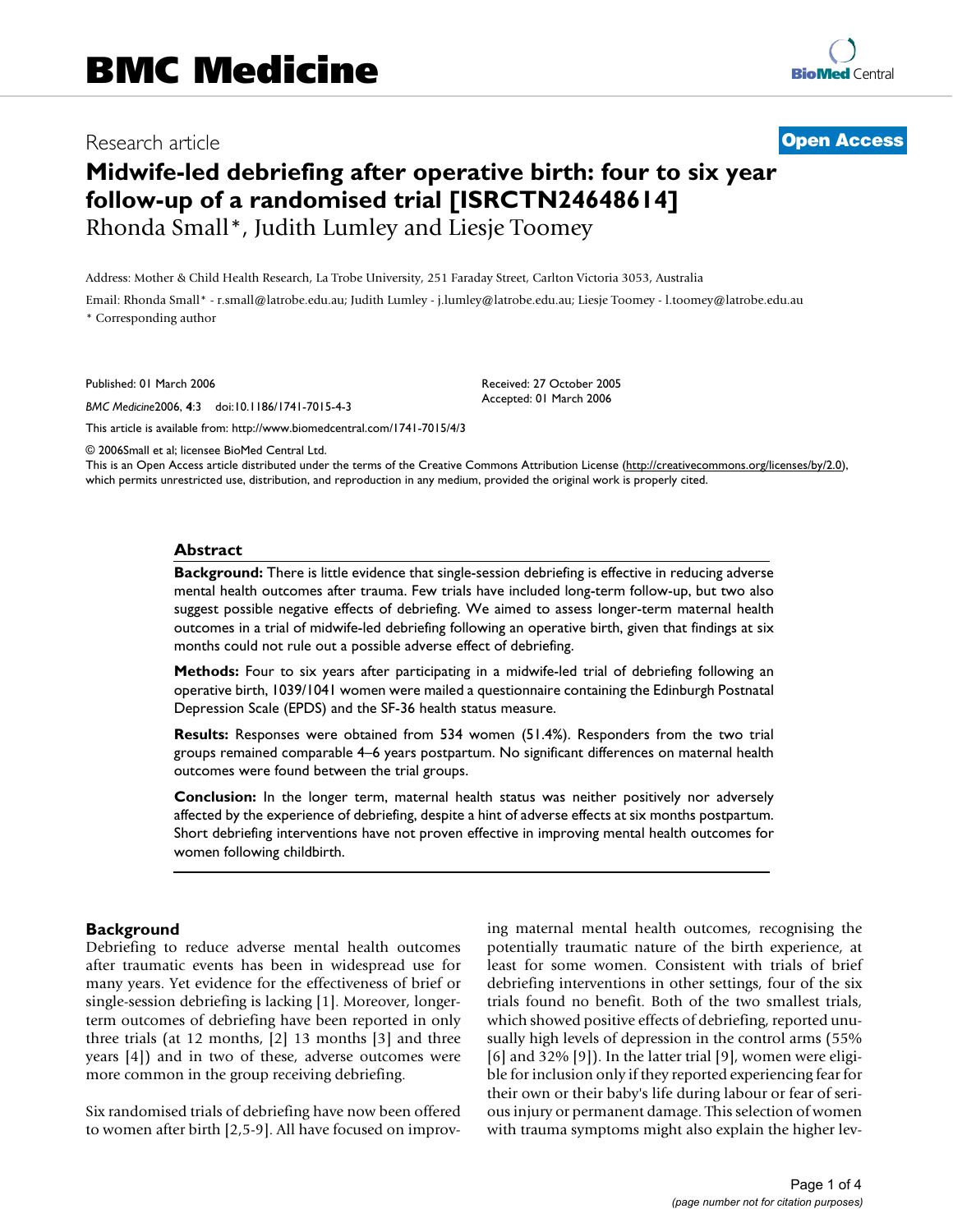#### **Table 1: Recruitment characteristics of responders\* and non-responders at 4–6 years**

| Characteristic (denominator:<br>debriefing/standard care/non-<br>responders) | <b>Debriefing</b><br>No (%)                        | <b>Responders</b><br><b>Standard Care</b><br>No (%) | Non-responders<br>No (%) |
|------------------------------------------------------------------------------|----------------------------------------------------|-----------------------------------------------------|--------------------------|
|                                                                              |                                                    |                                                     |                          |
|                                                                              | Method of index (operative)<br>birth (257/264/507) |                                                     |                          |
| Elective caesarean                                                           | 71 (27.6)                                          | 76 (28.8)                                           | 134(26.4)                |
| Emergency caesarean                                                          | 89 (34.6)                                          | 82(31.1)                                            | 165(32.5)                |
| Forceps                                                                      | 84 (32.7)                                          | 93 (35.2)                                           | 175(34.5)                |
| Vacuum extraction                                                            | 13(5.1)                                            | 13(4.9)                                             | 33(6.5)                  |
| Parity (257/263/505)                                                         |                                                    |                                                     |                          |
| Primiparous                                                                  | 159(61.9)                                          | 172(65.4)                                           | 304 (60.2)               |
| Multiparous                                                                  | 98 (38.1)                                          | 91(34.6)                                            | 201 (39.8)               |
| Maternal age (256/264/507)                                                   |                                                    |                                                     |                          |
| $<$ 25 years                                                                 | 14(5.5)                                            | 24(9.1)                                             | 90 (17.8)                |
| $25 - 34$ years                                                              | 162(63.3)                                          | 162(61.4)                                           | 338 (66.7)               |
| $\geq$ 35 years                                                              | 80(31.2)                                           | 78 (29.5)                                           | 79 (15.6)                |
| Marital status (257/264/507)                                                 |                                                    |                                                     |                          |
| Married                                                                      | 207 (80.5)                                         | 214(81.1)                                           | 377 (74.4)               |
| Cohabiting (de facto)                                                        | 41(16.0)                                           | 40 (15.2)                                           | 94 (18.5)                |
| Separated, divorced, widowed                                                 | 6(2.3)                                             | 3(1.1)                                              | 5(1.0)                   |
| Single                                                                       | 3(1.2)                                             | 7(2.7)                                              | 31(6.1)                  |
| Secondary education (256/<br>263/505)                                        |                                                    |                                                     |                          |
| Completed year 12                                                            | 190(74.2)                                          | 183(69.6)                                           | 299 (59.2)               |
| Less than year 12                                                            | 66 (25.8)                                          | 80 (30.4)                                           | 163(40.8)                |
| Tertiary education (256/264/<br>504)                                         |                                                    |                                                     |                          |
| Degree or diploma                                                            | 148(57.8)                                          | 147(55.7)                                           | 226 (44.9)               |
| Other or none                                                                | 108(42.2)                                          | 117(44.3)                                           | 278 (55.1)               |
| Family Income (\$AUD) (248/<br>254/484)                                      |                                                    |                                                     |                          |
| ≤20,000                                                                      | 24(9.7)                                            | 22(8.7)                                             | 94 (19.4)                |
| 20,001-30,000                                                                | 28(11.3)                                           | 30(11.8)                                            | 67 (13.8)                |
| 30,001-40,000                                                                | 31(12.5)                                           | 48 (18.9)                                           | 70 (14.5)                |
| >40,000                                                                      | 165(66.5)                                          | 154(60.6)                                           | 253 (52.3)               |
| Pension or benefit main<br>income (255/262/484)                              |                                                    |                                                     |                          |
| Yes                                                                          | 28(11.0)                                           | 24(9.2)                                             | 98 (20.2)                |
| No                                                                           | 227 (89.0)                                         | 238 (90.8)                                          | 386 (79.8)               |
| Health insurance status (257/<br>263/506)                                    |                                                    |                                                     |                          |
| Private                                                                      | 100(38.9)                                          | 91(34.6)                                            | 146(28.9)                |
| Public                                                                       | 157(61.1)                                          | 172(65.4)                                           | 360 (71.1)               |
|                                                                              |                                                    |                                                     |                          |

\*N = 521; excluding 13 women who responded at 4–6 years, but did not respond at six months postpartum: 7 from the debriefing arm and 6 from the standard care arm.

els of subsequent depression. However, given the active identification of women reporting trauma symptoms, it is impossible to rule out adverse effects of assignment to a control group who were offered standard care.

We report here the four to six year outcomes of a midwifeled trial of debriefing for women who experienced an operative birth. Findings at six months postpartum demonstrated no benefit of debriefing in improving maternal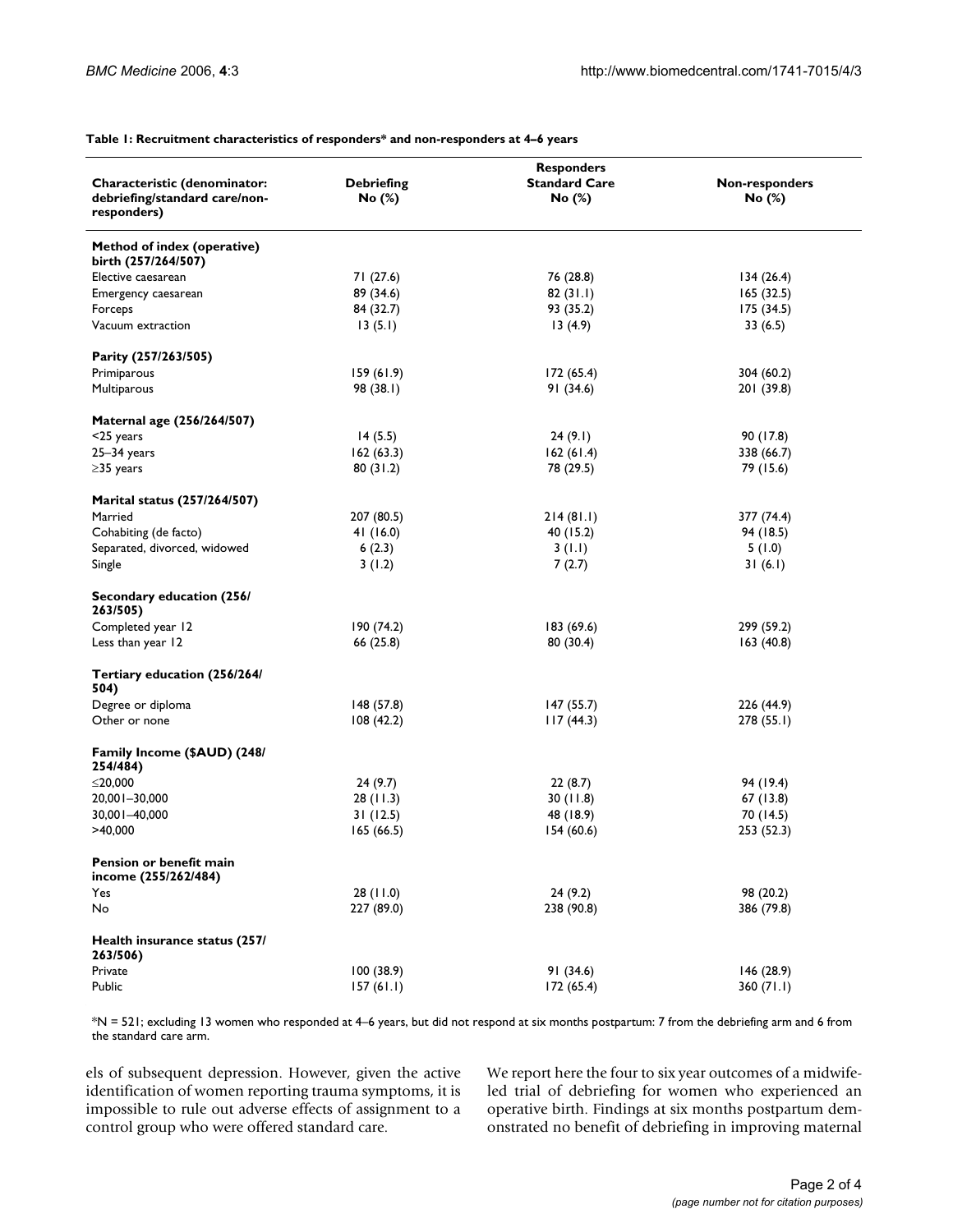| <b>Outcome measure</b>                 | <b>Debriefing</b> | <b>Standard care</b> | <b>Statistical test</b> |
|----------------------------------------|-------------------|----------------------|-------------------------|
| <b>EPDS</b>                            |                   |                      |                         |
| * Probable depression (Score $\ge$ 13) | 42 15.9           | 45 16.7              | $OR = 0.94$             |
| $n$ and $%$                            |                   |                      | CI: 0.58 to 1.53        |
| * Mean score (SD)                      | 6.33(5.16)        | 6.77(5.69)           | $t = -0.94$             |
|                                        |                   |                      | $Cl: -1.37$ to 0.49     |
| Women's report of                      | 31 11.7           | 33 12.2              | $OR = 0.95$             |
| depression as a problem in             |                   |                      | $Cl: 0.54$ to 1.65      |
| previous four weeks n and %            |                   |                      |                         |
| SF-36:Mental & Physical                |                   |                      |                         |
| <b>Health</b>                          |                   |                      |                         |
| Mental Component Score (MCS)           | 47.0 (10.7)       | 45.2 (10.8)          | $t = 0.86$              |
| Mean (SD)                              |                   |                      | $Cl: -1.05$ to 2.69     |
| Physical Component Score (PCS)         | 49.4 (8.7)        | 49.2 (7.7)           | $t = 0.30$              |
| Mean (SD)                              |                   |                      | $Cl: -1.21$ to $1.64$   |

**Table 2: Maternal health outcomes at four to six years postpartum**

mental health outcomes [5]. On the other hand – and of concern – the possibility could not be ruled out that debriefing may have contributed to emotional health problems in the intervention group. This prompted longer-term follow-up of participants.

#### **Methods**

Ethics approval for the longer-term follow-up of trial participants was obtained from the recruiting hospital and the auspicing university ethics committees. Follow-up questionnaires were posted to 1039/1041 recruited participants. The questionnaire included the same outcome measures as the original trial questionnaire: the Edinburgh Postnatal Depression Scale (EPDS) and the selfreport SF-36 health status questionnaire.

## **Results**

The initial mail-out of the postal questionnaire, and two reminder postcards to the contact addresses obtained at recruitment, resulted in the return of 322 completed questionnaires (31.6%). Extensive telephone follow-up of women who had not responded was then undertaken, again utilising information obtained at recruitment. Upon contact and agreement to participate, the offer of sending a second questionnaire was made. A significant minority were contactable at the same phone number, though at a new address, and so had not received the first questionnaire. Tracing of all women whose questionnaires were returned to sender, or were not contactable at the listed phone number, was also undertaken via the current electoral roll and telephone directories, and new questionnaires were sent to those women who could be traced to a new address. With specific ethics approval, we also initiated a new telephone contact procedure for identifying study participants from women with the same name but several possible new addresses. After this extensive tracing and follow-up, 534 women (51.4%)

responded. Not all the women who could be contacted by telephone agreed to participate; some of those who did subsequently failed to return questionnaires. We did not re-contact these women to collect data from them by telephone, mostly because of a lack of resources. There were 264 responders from the debriefing arm and 270 from the standard care arm.

Responders in the two trial arms remained comparable in terms of status at recruitment, with no differences in mode of birth, parity, maternal age, marital status, education, income or health insurance status (Table 1). The differences reported between responders and nonresponders at the six month follow-up [5] were also apparent at the longer-term follow-up; responders at 4–6 years more likely to have been married, to be older, to be better educated and to have higher family incomes at recruitment than non-responders (Table 1). They were also somewhat more likely than the non-responders to have been having their first baby at trial recruitment.

Of the women responding at four to six years, there was no significant difference between the trial arms in the proportions who had scored as depressed at six months postpartum: 35/81 (43.2%) responded from the debriefing arm and  $34/65$  (52.3%) from the standard care arm; OR = 0.69; 95% CI: 0.34–1.41).

Maternal health findings at four to six years are summarised in Table 2. There were no differences between the trial arms in the proportion of women who scored as probably depressed on the EPDS. Nor were there differences in mean EPDS scores. There were also no significant differences in reports that depression had been a problem for the women during the previous four weeks. Finally, there were no significant differences on the SF-36 mental health or physical health component (summary) scores.